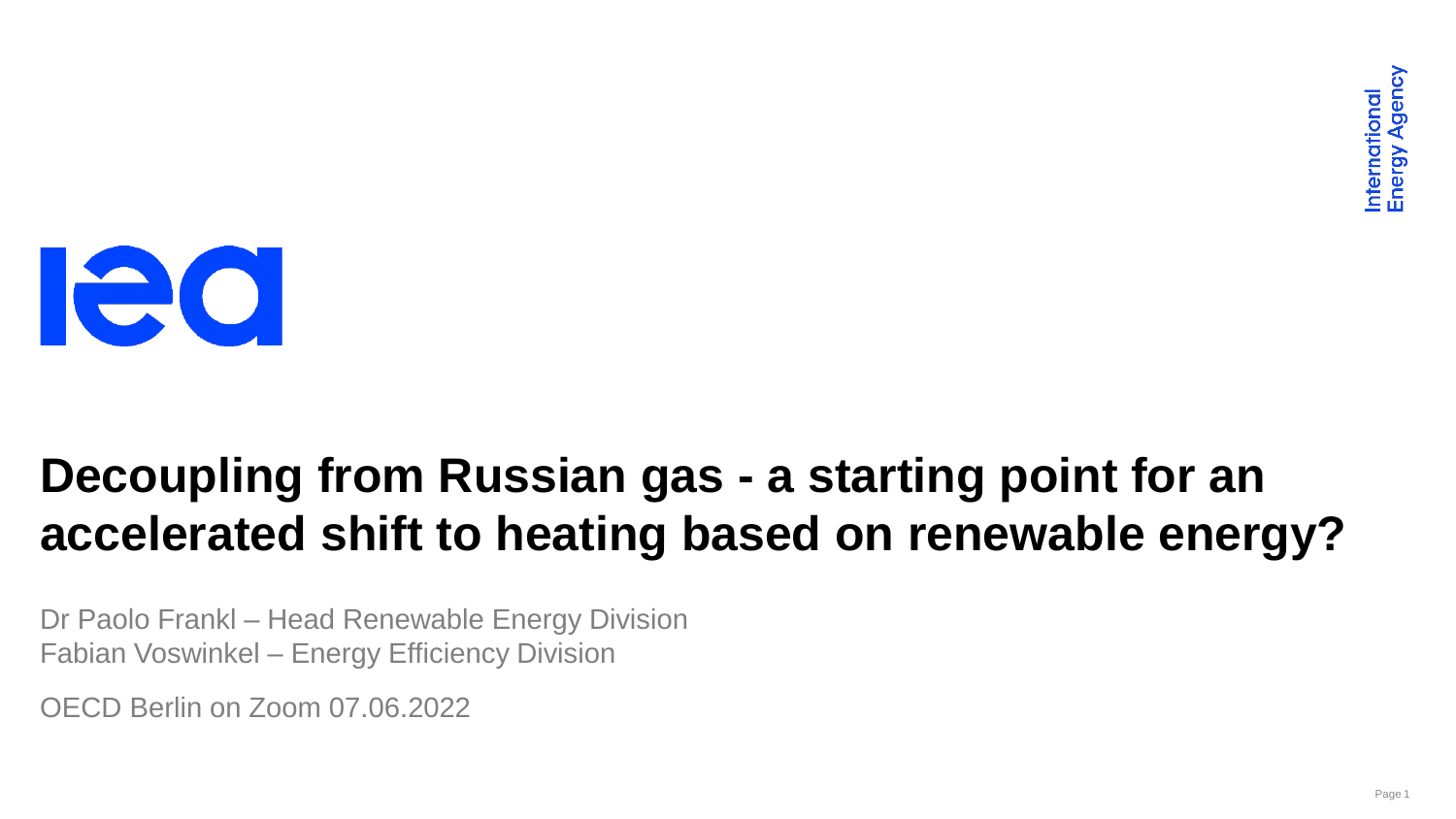# **The IEA 10-Point Plan to Reduce the EU's Reliance on Russian Gas**



#### **Doubling the 2020 EU heat pump installation rates would save additional 2 bcm of gas in the first year**

**lea**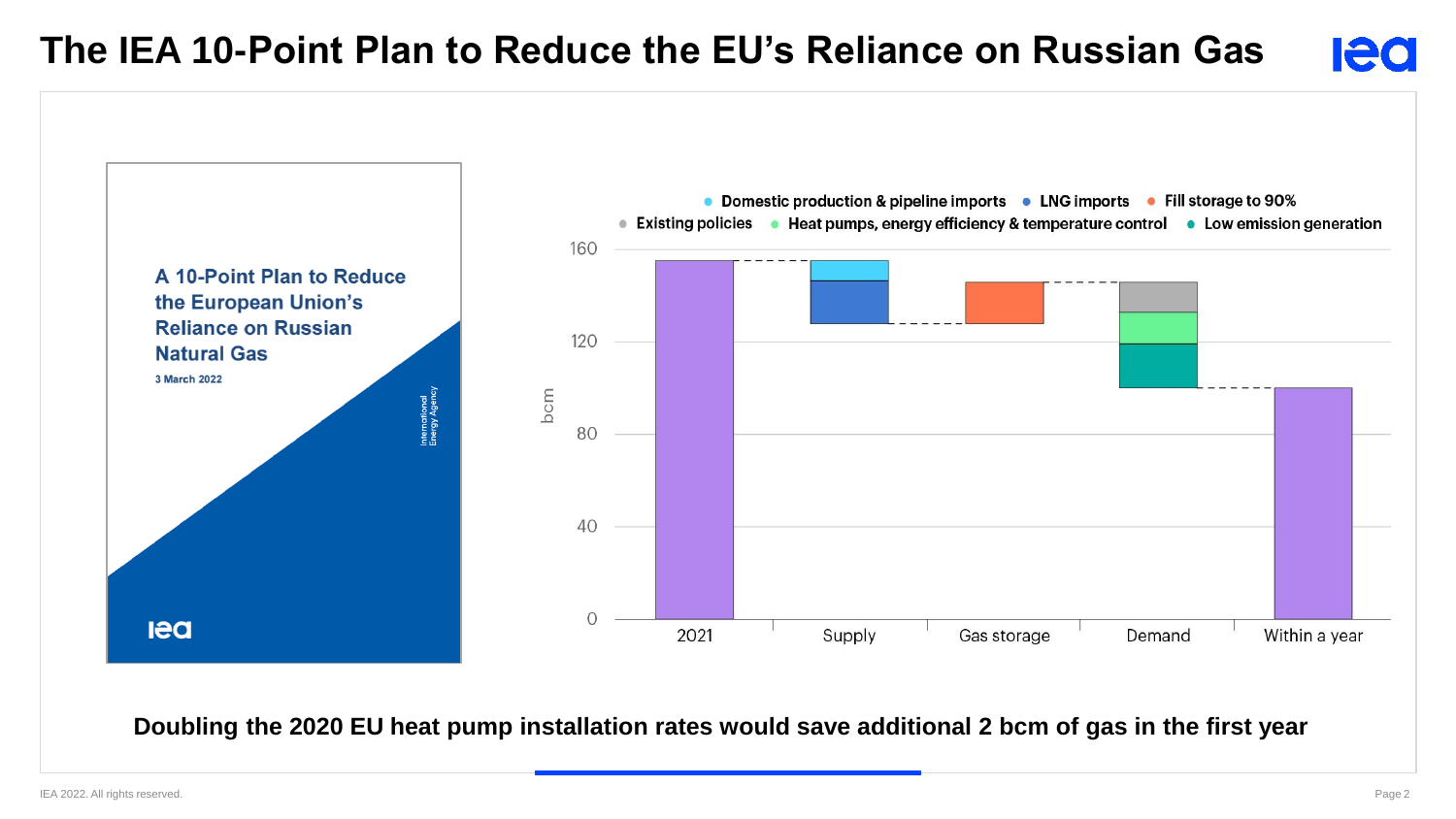# **Heat pump market is growing**



lec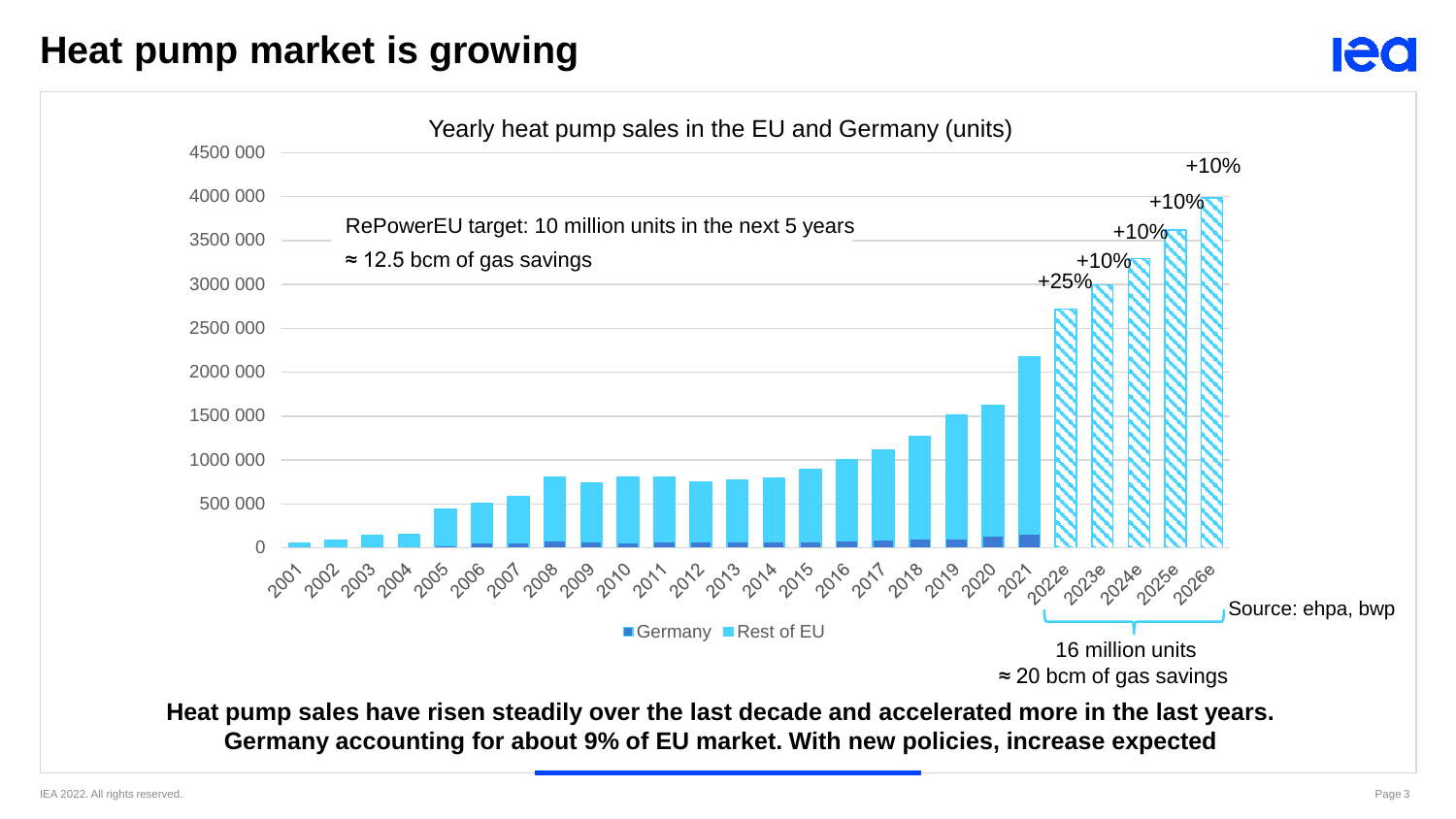# **Heat pump supply chain**



#### **Imports**



#### **Joint Statement of the White House and the EU Commission (25.03.2022)**

Energy Security Task Force to collaborate on Clean Energy Technologies incl. Heat Pumps.

- Market leader in AC reverse cycle heat pumps
- Production expansion for heat pumps exports possible
- Current expected growth to 2 Million annual units in 2026.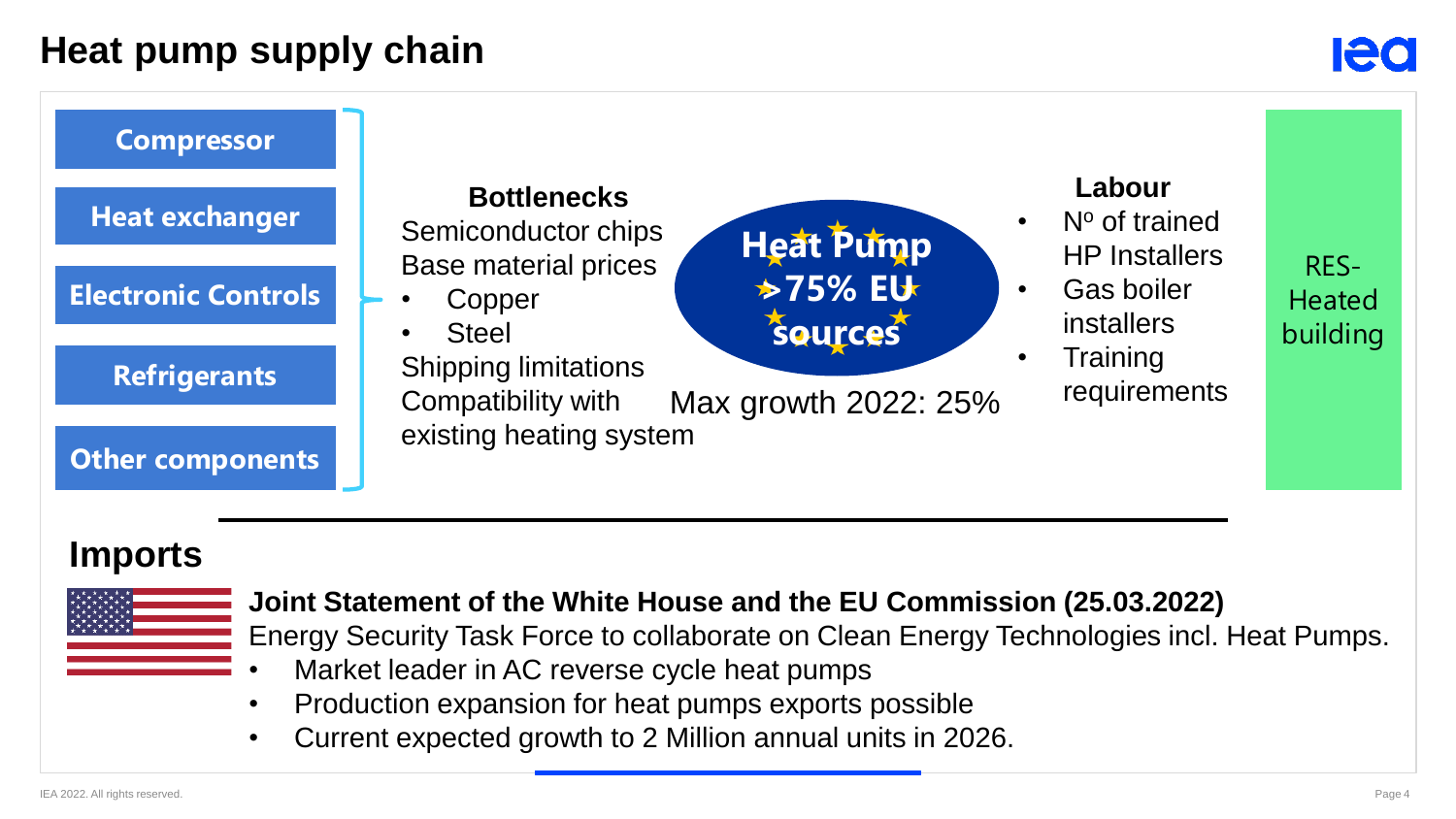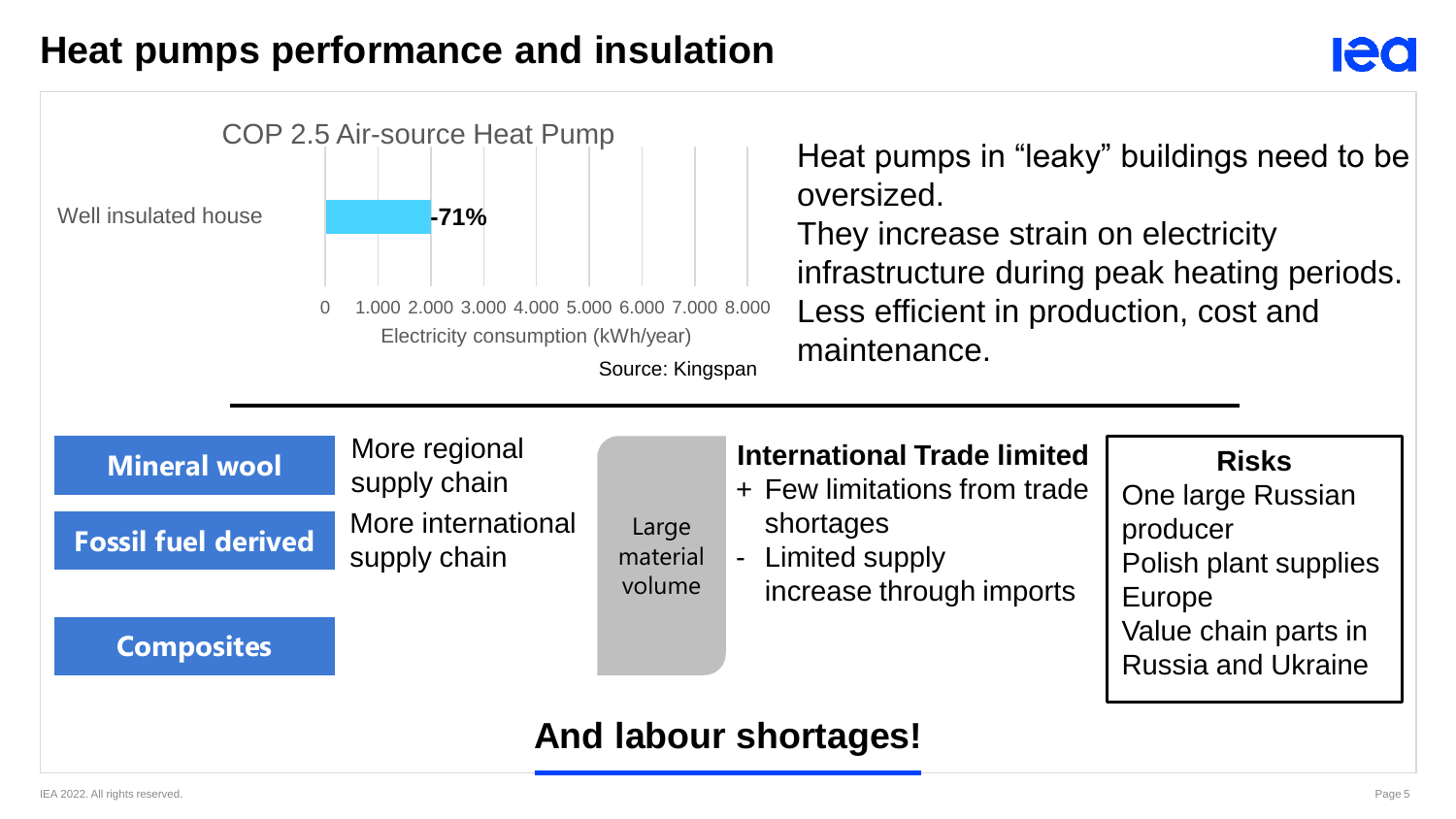# **EU renewables reached record capacity additions in 2021**



**Capacity growth will further accelerate in 2022-2023, as EU gets on track to reach it's ambitious climate targets. Solar PV will dominate the growth, with distributed PV systems providing one-third of total renewables deployment.**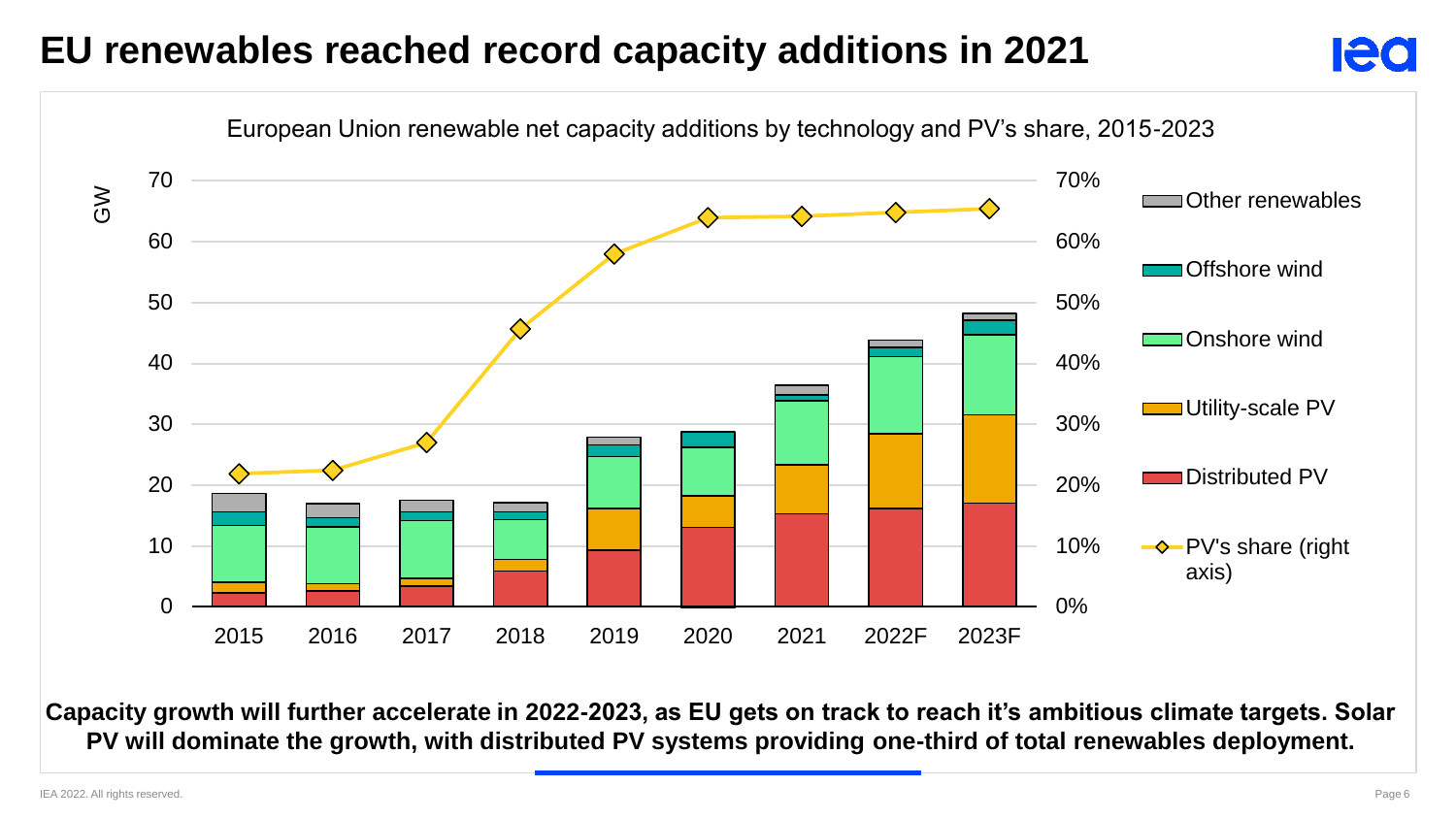# **More policy support is needed to maintain distributed PV growth**



**EU added 15 GW of distributed PV in 2021, the highest since 2011 and surpassed 100 GW of installed capacity. However, deployment in 2022-2023 is expected to stagnate without increased policy support.** 

**Ieo**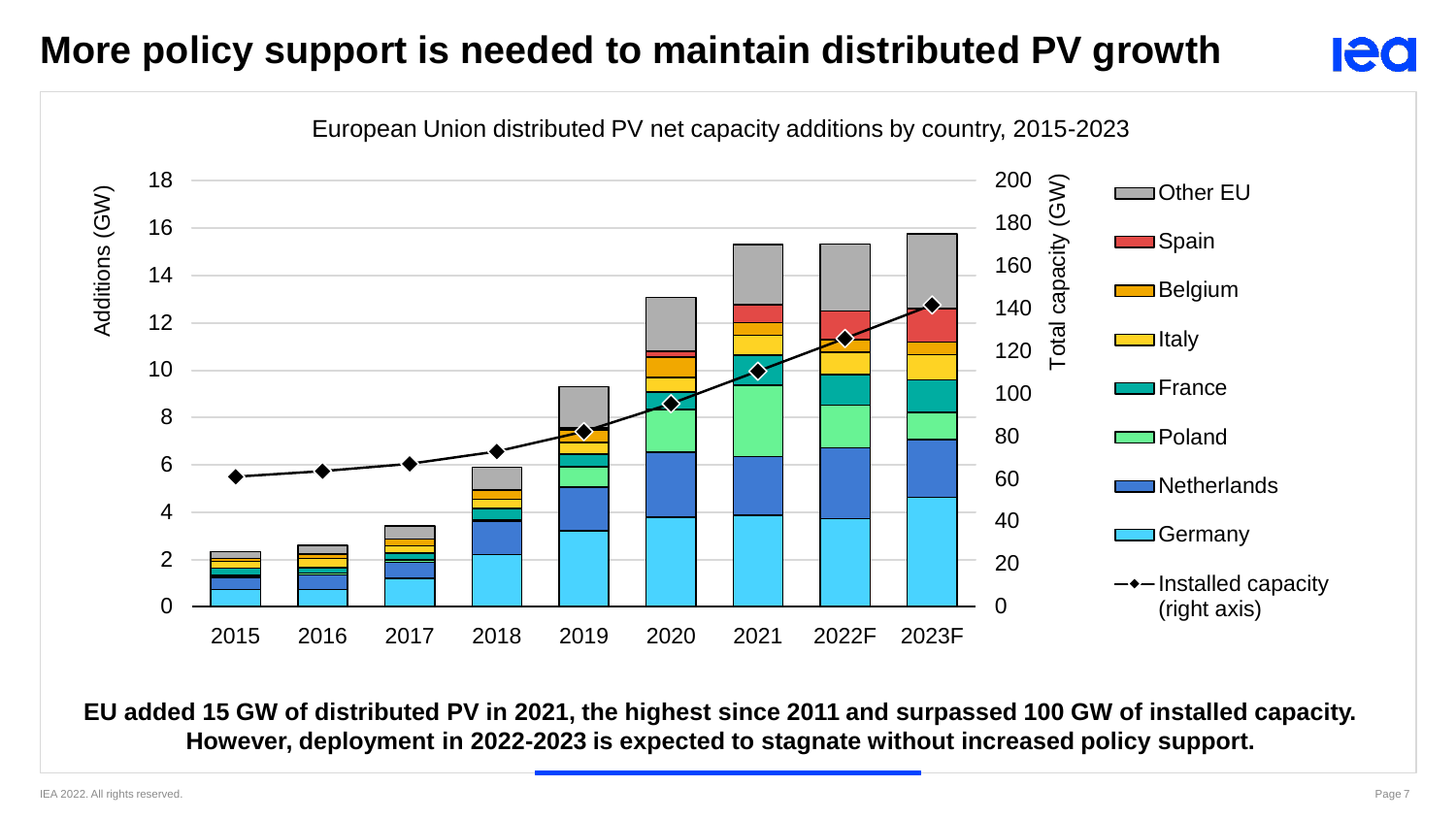# **Wind & PV has the potential to reduce EU's dependence on Russian gas**





**EU's wind & solar PV output will increase 180 TWh by 2023, almost equal to the highest value of Russia dependent gas-fired generation. Energy efficiency improvements are critical to tap renewables potential in displacing gas**